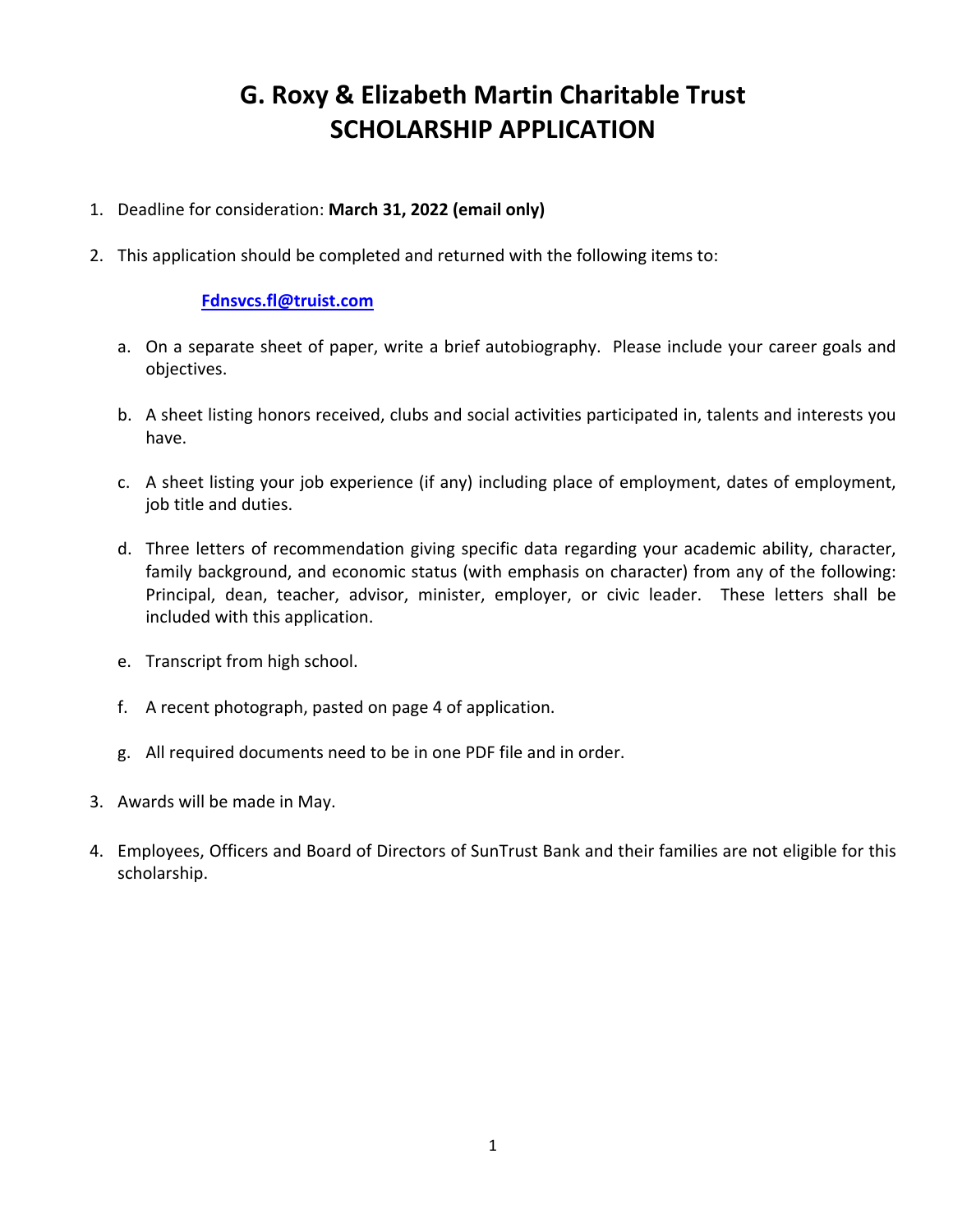## **G. Roxy & Elizabeth Martin Scholarship Foundation**

|                                                                                                |       | <b>PERSONAL INFORMATION_</b> |      | <u> 1989 - Johann Barbara, martin d</u> |  |
|------------------------------------------------------------------------------------------------|-------|------------------------------|------|-----------------------------------------|--|
|                                                                                                |       |                              |      |                                         |  |
| First                                                                                          |       | <b>Middle Middle</b>         | Last |                                         |  |
|                                                                                                |       |                              |      |                                         |  |
|                                                                                                |       |                              |      |                                         |  |
|                                                                                                |       |                              |      |                                         |  |
|                                                                                                |       |                              |      |                                         |  |
| Current mailing address:                                                                       |       |                              |      |                                         |  |
| <b>Street or Postal Box Number</b>                                                             |       |                              |      |                                         |  |
| City                                                                                           | State |                              |      | Zip Code County                         |  |
|                                                                                                |       |                              |      |                                         |  |
|                                                                                                |       |                              |      |                                         |  |
|                                                                                                |       |                              | City | State                                   |  |
|                                                                                                |       |                              |      |                                         |  |
|                                                                                                |       |                              |      |                                         |  |
|                                                                                                |       |                              |      |                                         |  |
| Dates of attendance: __________________through__________________________________<br>Month Year |       | Month Year                   |      |                                         |  |
|                                                                                                |       |                              |      |                                         |  |
|                                                                                                |       |                              |      |                                         |  |
|                                                                                                |       |                              |      |                                         |  |
| ACT Score: ___________________                                                                 |       |                              |      |                                         |  |
| College institution currently attending:                                                       |       |                              |      |                                         |  |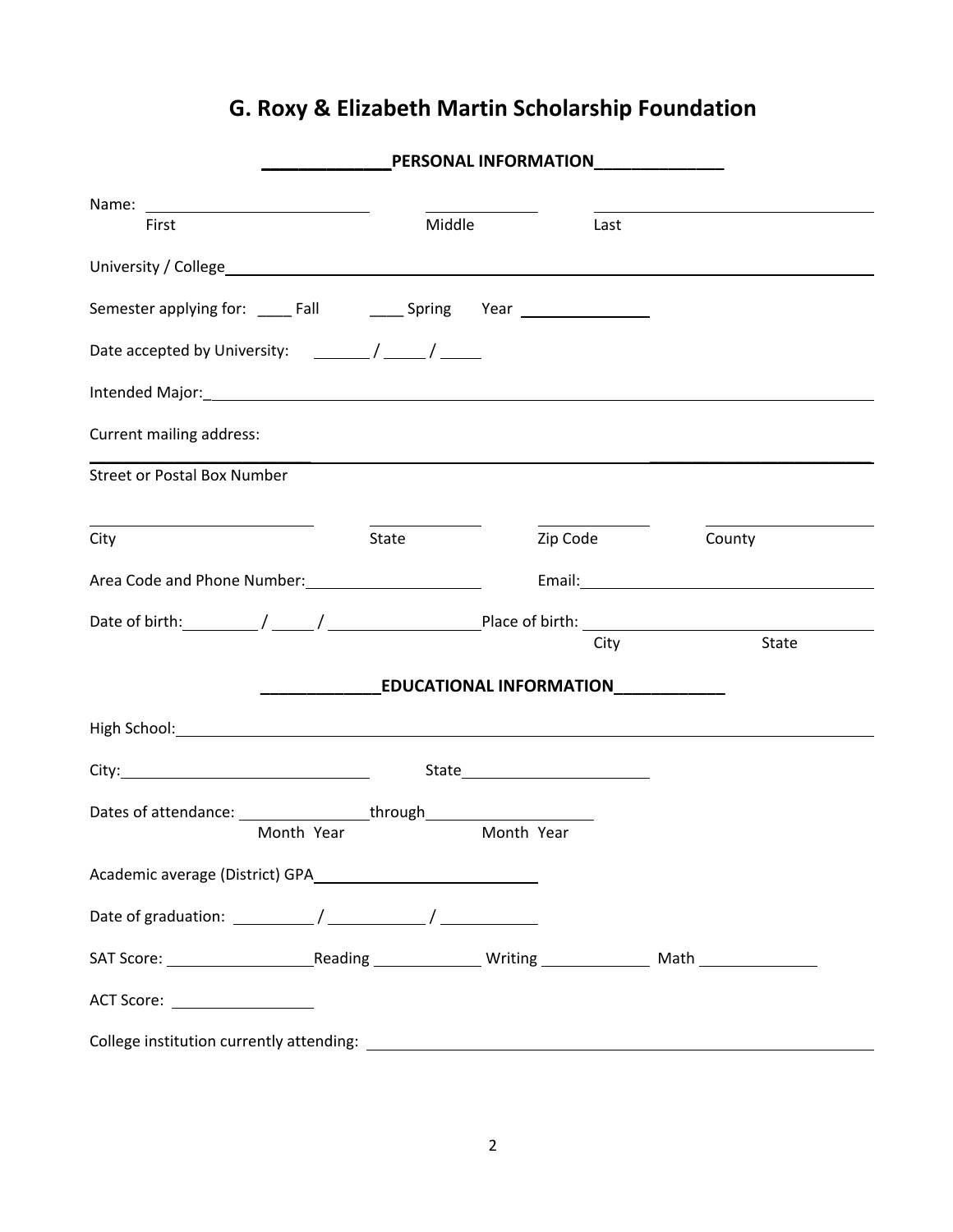|                                          | PARENTAL INFORMATION_______________                                               |                                                                                                                                                                                                                                        |  |  |  |  |
|------------------------------------------|-----------------------------------------------------------------------------------|----------------------------------------------------------------------------------------------------------------------------------------------------------------------------------------------------------------------------------------|--|--|--|--|
|                                          |                                                                                   |                                                                                                                                                                                                                                        |  |  |  |  |
|                                          |                                                                                   |                                                                                                                                                                                                                                        |  |  |  |  |
|                                          |                                                                                   |                                                                                                                                                                                                                                        |  |  |  |  |
|                                          |                                                                                   |                                                                                                                                                                                                                                        |  |  |  |  |
| City State Postal Zip Code               | City State Postal Zip Code                                                        |                                                                                                                                                                                                                                        |  |  |  |  |
|                                          |                                                                                   |                                                                                                                                                                                                                                        |  |  |  |  |
|                                          | <b>EINANCIAL INFORMATION</b>                                                      |                                                                                                                                                                                                                                        |  |  |  |  |
|                                          |                                                                                   |                                                                                                                                                                                                                                        |  |  |  |  |
|                                          |                                                                                   |                                                                                                                                                                                                                                        |  |  |  |  |
| Please blackout social security numbers. |                                                                                   | A copy of the first page of your parent(s) IRS Form 1040 Income Tax Return must be attached to this application.                                                                                                                       |  |  |  |  |
|                                          |                                                                                   | Number of family members (including parents): ________Number of family members attending college: _______                                                                                                                              |  |  |  |  |
|                                          | Do you expect to be employed while attending college? ________Yes _____________No |                                                                                                                                                                                                                                        |  |  |  |  |
|                                          |                                                                                   |                                                                                                                                                                                                                                        |  |  |  |  |
|                                          | <b>CERTIFICATION</b>                                                              |                                                                                                                                                                                                                                        |  |  |  |  |
|                                          |                                                                                   | I certify that to the best of my knowledge the information provided in this application is correct. I have completed<br>this application with the understanding that it is the property of the Edgar P. & Nona B. McKinney Foundation. |  |  |  |  |
| Signature                                | Date                                                                              |                                                                                                                                                                                                                                        |  |  |  |  |
| required).                               |                                                                                   | I (we) certify that to the best of my (our) knowledge, the information provided is correct (one parent signature                                                                                                                       |  |  |  |  |
| Father's Signature                       | Date                                                                              |                                                                                                                                                                                                                                        |  |  |  |  |
|                                          |                                                                                   |                                                                                                                                                                                                                                        |  |  |  |  |